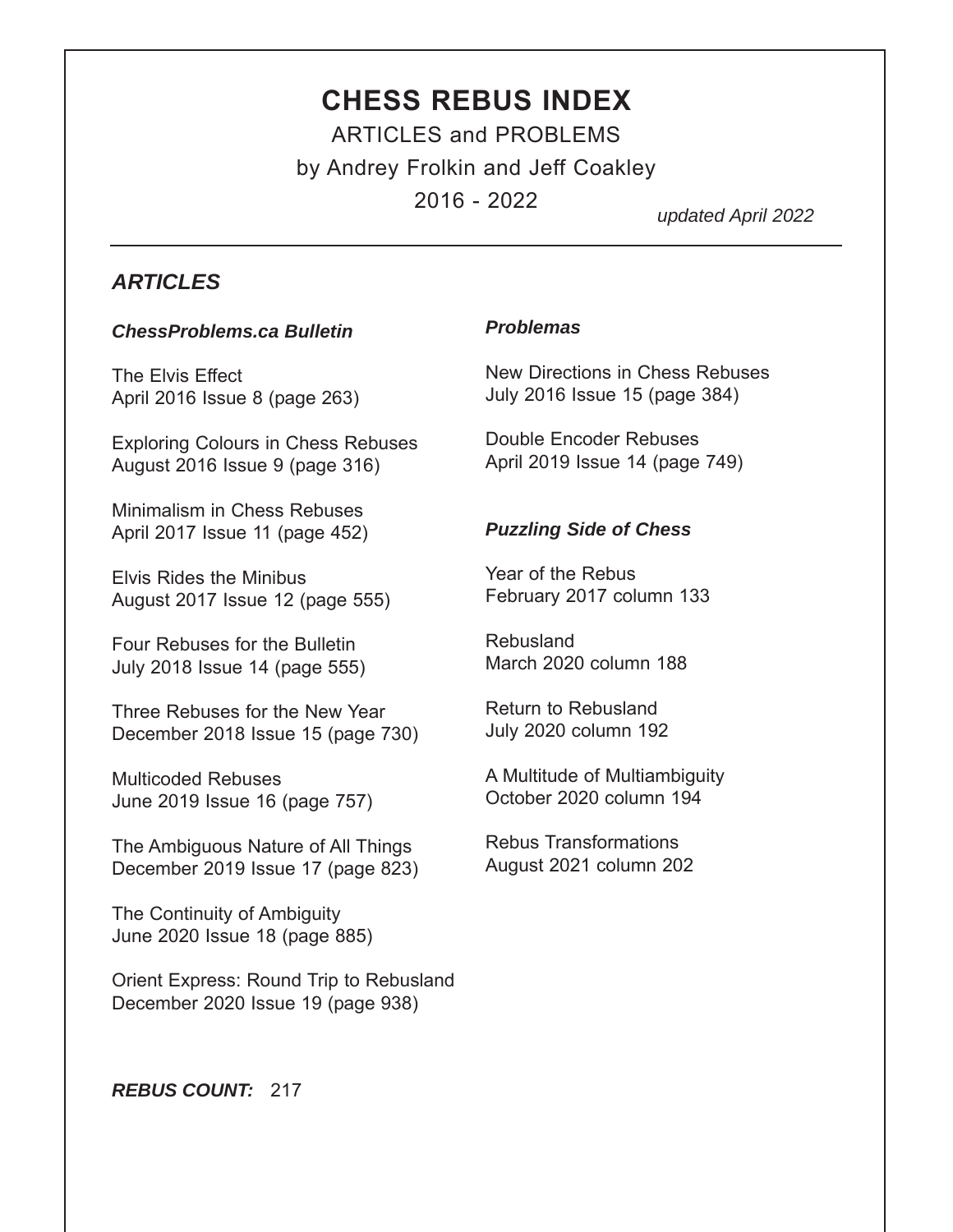## *MAGAZINES*

#### *ChessProblems.ca Bulletin*

| April 2016 Issue 8      |                                |                           | August 2017 Issue 12           |  |
|-------------------------|--------------------------------|---------------------------|--------------------------------|--|
| intro (page 263) KQRBNP |                                |                           | intro (page 555) Rebus Us      |  |
| $EE-1$                  | Crowns (JC)                    | $ER-1$                    | Sixteen                        |  |
| $EE-2$                  | Presley                        | $ER-2$                    | <b>Prince Edward Island</b>    |  |
| $EE-3$                  | Hound Dog                      | ER-2b                     | Piper                          |  |
| $EE-4$                  | <b>Elvis</b>                   | $ER-3$                    | Elemenopy                      |  |
| EE-5                    | Kings                          | ER-4                      | Royal                          |  |
| EE-6                    | <b>Bowels of Vowels</b>        | $ER-5$                    | <b>WXYZ</b>                    |  |
| $EE-7$                  | Double D                       | ER-6                      | Cohen                          |  |
| EE-8                    | Rock 'n' Roll                  | <b>ER-7</b>               | Dominion                       |  |
| EE-9                    |                                |                           |                                |  |
|                         | Tupelo                         | December 2017 Issue 13    |                                |  |
| EE-10                   | Las Vegas<br>Kornilov          | Honoured                  |                                |  |
| EE-11                   |                                | C116                      | Troitzky                       |  |
| EE-12                   | Hollywood                      | C117                      | <b>Fives</b>                   |  |
| EE-13                   | Memphis                        | C118                      | My Key & Me                    |  |
| August 2016 Issue 9     |                                | <b>July 2018 Issue 14</b> |                                |  |
| intro (page 316) Rebus  |                                |                           | intro (page 555) Rebus Us      |  |
| $EC-1$                  | Colours                        | F-1                       | Passers                        |  |
| $EC-2$                  | Toronto                        | $F-2$                     | Calculus                       |  |
| $EC-3$                  | Kiev                           | $F-3$                     | Opposition                     |  |
| $EC-4$                  | Deeper & Down                  | F-4                       | Thread (colour-free)           |  |
| $EC-5$                  | <b>Heat Wave</b>               |                           |                                |  |
| $EC-6$                  | Samantha                       | December 2018 Issue 15    |                                |  |
| $EC-7$                  | <b>Bowie</b>                   | $NY-1$                    | New Year                       |  |
| $EC-8$                  | Obwie                          | NY-2                      | Singing Digits (Masaryk) (h#2) |  |
| Honoured                |                                | $NY-3$                    | Cornel                         |  |
| C <sub>90</sub>         | Korolev                        |                           |                                |  |
|                         |                                | June 2019 Issue 16        |                                |  |
| December 2016 Issue 10  |                                | $MR-1$                    | Knighthoods                    |  |
|                         | (page 385) Happy New Year 2017 | $MR-2$                    | <b>Bishopfest</b>              |  |
|                         | (split-colour)                 | $MR-3$                    | Retro Rebus Rookery            |  |
|                         |                                | $MR-4$                    | Multicoder                     |  |
| April 2017 Issue 11     |                                | $MR-5$                    | How It Unscrambled *           |  |
|                         | intro (page 452) Decode Deco   |                           | (*see Puzzling Side 201)       |  |
| $M-1$                   | Michel                         | MR-6                      | Alphabet Soup                  |  |
| $M-2$                   | Caillaud                       | MR-6b                     | <b>Button Rebus</b>            |  |
| $M-3$                   | Oklahoma                       | Honoured                  |                                |  |
| $M-4$                   | Okey Dokey                     | C165                      | Sergei                         |  |
| $M-5$                   | Okapi                          | C166                      | Volobuev                       |  |
| $M-6$                   | Okra                           | C168                      | Brand & Bernd                  |  |
| $M-7$                   | Egg                            |                           |                                |  |
| $M-8$                   | <b>UKRaine</b>                 | December 2019 Issue 17    |                                |  |
| $M-9$                   | Peace                          | $AR-1$                    | Ambiguity                      |  |
| $M-10$                  | <b>Balloon</b>                 | $AR-2$                    | Mirth (with Nina Omelchuk)     |  |
| $M-11$                  | Quantum                        | $AR-3$                    | Hope                           |  |
| $M-12$                  | Vantage                        | AR-4                      | Revelry                        |  |
| $M-13$                  | Hong Kong                      | $AR-5$                    | Janus                          |  |
| $M-14$                  | Canada                         | $AR-6$                    | Hearth                         |  |
| $M-15$                  | Kooky                          | AR-7                      | <b>Cheers</b>                  |  |
| $M-16$                  | P's & Q's                      | AR-8                      | eh?                            |  |
| $M-17$                  | Pat                            | AR-8b                     | Green & Red Buttons (button)   |  |
| $M-18$                  | On Board                       |                           |                                |  |
| $M-19$                  | Zeds                           |                           |                                |  |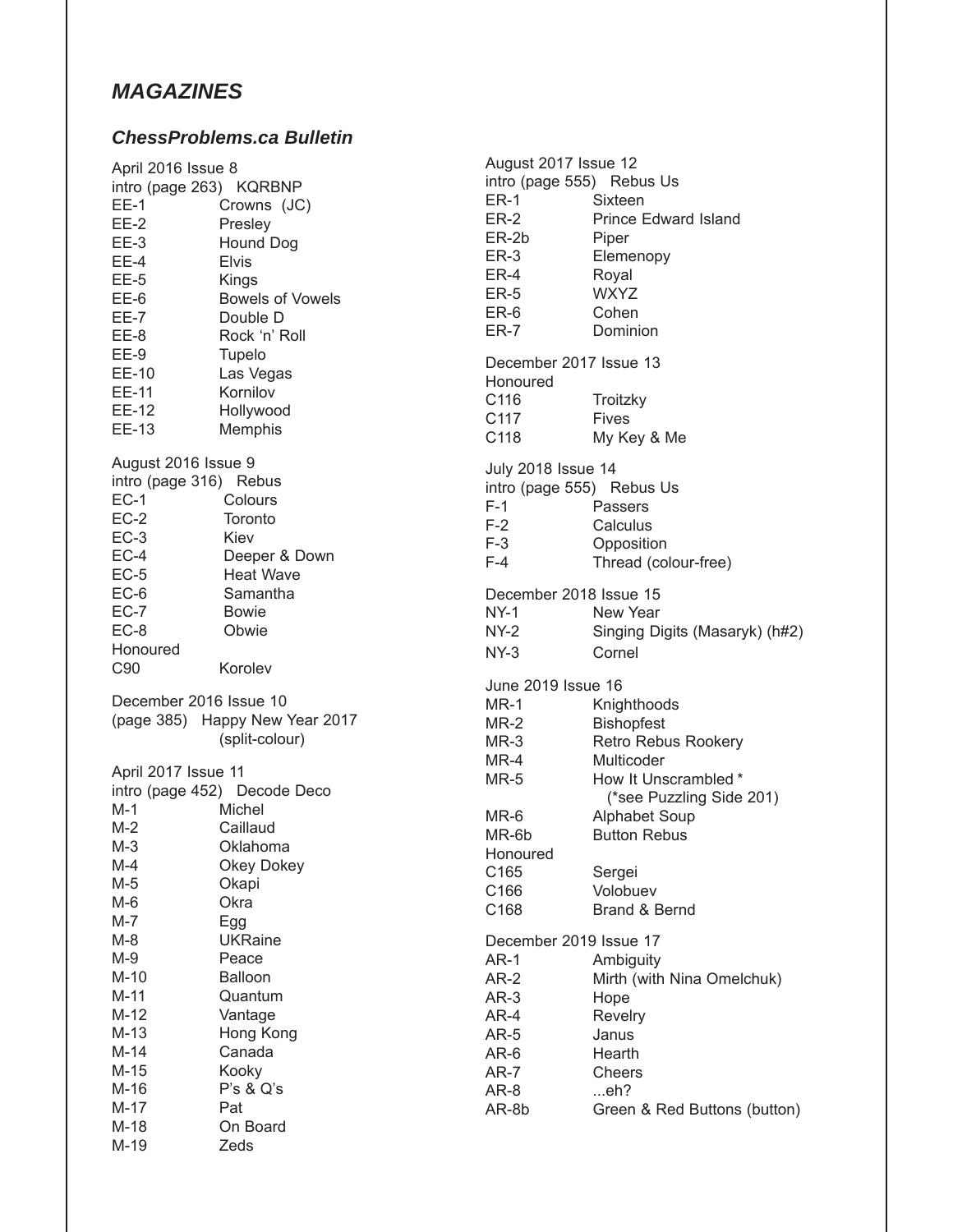| June 2020 Issue 18 |              |
|--------------------|--------------|
| MA-1               | Sky          |
| MA-2               | <b>Stars</b> |
| $MA-3$             | Wind         |
| $MA-4$             | Moon         |
| MA-5               | Sun          |
| MA-6               | Rain         |
| <b>MA-7</b>        | Air          |
| C <sub>202</sub>   | The Depths   |
|                    |              |

#### December 2020 Issue 19

| OE-1        | Turn, Turn, Turn |
|-------------|------------------|
| OE-2        | Rotate           |
| OE-3        | Shoe Box         |
| OE-4        | <b>Box Tops</b>  |
| OE-5        | Nocturn          |
| OE-6        | Orient           |
| <b>OE-7</b> | Roulette         |
|             |                  |

#### *Problemas*

| April 2016 Issue 14 (page 355) |  |  |  |
|--------------------------------|--|--|--|
| Happy Mother's Day             |  |  |  |
| (with Sergei Tkachenko)        |  |  |  |
| (solution page 392 Issue 15)   |  |  |  |
|                                |  |  |  |

July 2016 Issue 15 (page 384)

- 2 Alpha Omega
- 3 spooky
- 4 pro-passer
- 5 theory

April 2019 Issue 26  $(22.277)$ 

| (page /49) |                                 |
|------------|---------------------------------|
| 1          | Nina's Gem (with Nina Omelchuk) |
| 2          | Espanol                         |
| 3          | Ruy Lopez                       |
| 4          | Salvador Dali                   |
| 5          | Quixote                         |
| 6          | caballo/caballero               |
| 7          | <b>Rebus Real</b>               |
| 8          | Picasso                         |

January 2022 Issue 37 (page 1231) El Espejo (with Nina Omelchuk)

#### *Die Schwalbe*

December 2017 Heft 288 17291 DecembeR

December 2018 Heft 294 17541 Die Schwalbe (with Mikhail Kozulya) (split-colour)

August 2021 Heft 310 18682 Plaksin

### *The Problemist*

July 2017 Vol 26 No. 4 R516 The Depths

November 2019 Vol 27 No.6 R547 Higgins

#### *Phenix*

May-June 2017 issue 273-274 Phenix

2020 France (colour free)

#### *Probleemblad*

July-September 2017 number 3 Nederland

October-December 2021 number 4 R519 Van Gogh

#### *Quartz*

January 2020 issue 51 **Quartz** 

#### *StrateGems*

Apr 2022 issue 96 R0361 Reflect.

#### *Scholar's Mate*

June 2016 number 132 page 29 chess

March 2017 number 135 page 23 rebus

March 2019 number 143 page 25 Rex Check

March 2020 number 147 page 23 Puzzler

#### *The Hopper*

Dec 2021 issue 1 Hopper Apr 2022 issue 2 joker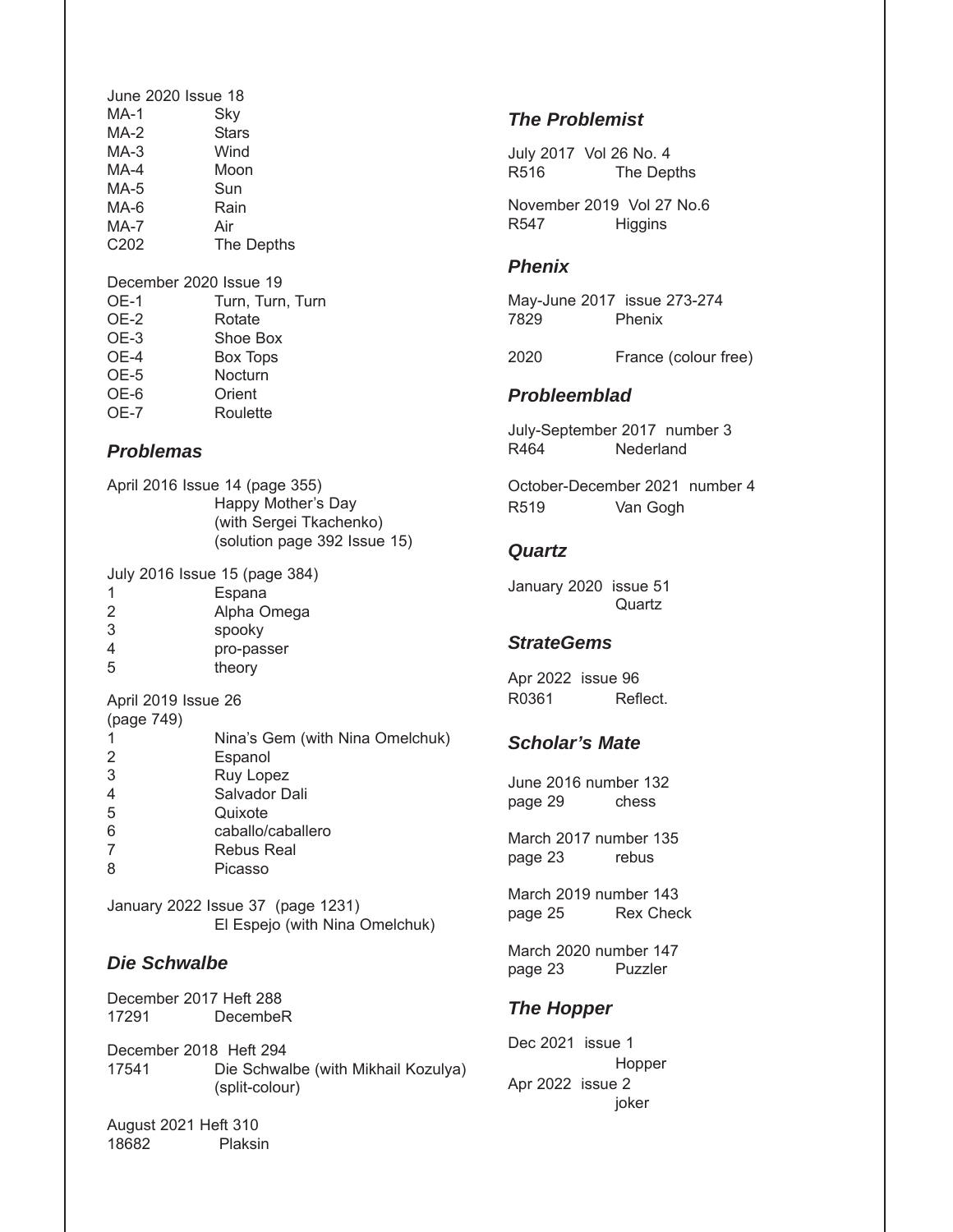### *Puzzling Side of Chess*

| February 2017 column 133<br>1<br>$\overline{2}$<br>3<br>4<br>5<br>6<br>7 | rebus<br>Reizen (AF)<br>VKopyl (AF)<br>Rolf (JC)<br>Niki (JC)<br>boards<br>Jennifer        |
|--------------------------------------------------------------------------|--------------------------------------------------------------------------------------------|
| May 2017 column 137<br>8                                                 | Queen V                                                                                    |
| September 2017 column 138<br>9                                           | Alberta                                                                                    |
| April 2018 column 145<br>10                                              | A.B.                                                                                       |
| April 2018 column 146<br>11                                              | Maple Leaf                                                                                 |
| April 2018 column 148<br>12<br>13<br>14                                  | checks<br>Ukraina<br>Brand                                                                 |
| May 2018 column 149<br>15                                                | banana bunch                                                                               |
| May 2018 column 150<br>16<br>17<br>18                                    | Andrey Nikolayevich Frolkin<br>My Amy May<br>Happy Mother's Day<br>(with Sergei Tkachenko) |
| July 2018 column 161<br>19                                               | Dog Days                                                                                   |
| September 2018 column 167<br>20                                          | Orange                                                                                     |
| October 2018 column 173<br>21                                            | Past Tense                                                                                 |
| January 2019 column 174<br>22                                            | <b>March Charms</b>                                                                        |
| March 2019 column 176<br>23                                              | DRagon                                                                                     |
| May 2019 column 178<br>24                                                | Either/Or                                                                                  |
| December 2019 column 185<br>25                                           | <b>Twenty Twenty</b>                                                                       |

| March 2020 column 188<br>26<br>27<br>28<br>29<br>30<br>31<br>32<br>33                        | Morrison<br>Healthy<br>Bravery & Optimism (split-alphabet)<br>Sunnier Day (split-alphabet)<br>grade (split-colour)<br>Rebusland (split-colour)<br>Winter (colour-free)<br>Spring (colour-free) |
|----------------------------------------------------------------------------------------------|------------------------------------------------------------------------------------------------------------------------------------------------------------------------------------------------|
| May 2020 column 190<br>34<br>35                                                              | coke can<br>free (colour-free)                                                                                                                                                                 |
| June 2020 column 191<br>36<br>37                                                             | very average<br>Crossroads                                                                                                                                                                     |
| July 2020 column 192<br>38<br>39<br>40<br>41<br>42<br>43<br>44<br>45<br>46<br>47<br>48<br>49 | error<br>Tkachenko<br>soul<br>ghostly<br>Conform.<br>doubles<br>decryption flux<br>counterplay<br>comet<br>Neo<br>Abba Zappa<br>helter skelter                                                 |
| August 2020 column 193<br>50<br>51                                                           | thermometer<br>Mercury                                                                                                                                                                         |
| September 2020 column 194<br>52<br>53<br>54<br>55<br>56<br>57<br>58<br>59<br>60              | fall<br>alfalfa<br>falafel<br>Zulu<br><b>Bozo</b><br><b>Red Deer</b><br>Ajax<br>Zorro<br>golly gee                                                                                             |
| October 2020 column 195<br>61                                                                | Golden Egg                                                                                                                                                                                     |
| November 2020 column 196<br>62                                                               | Korolev                                                                                                                                                                                        |
| December 2020 column 197<br>63<br>64                                                         | The Future<br>game time                                                                                                                                                                        |
| February 2021 column 199<br>65                                                               | balance                                                                                                                                                                                        |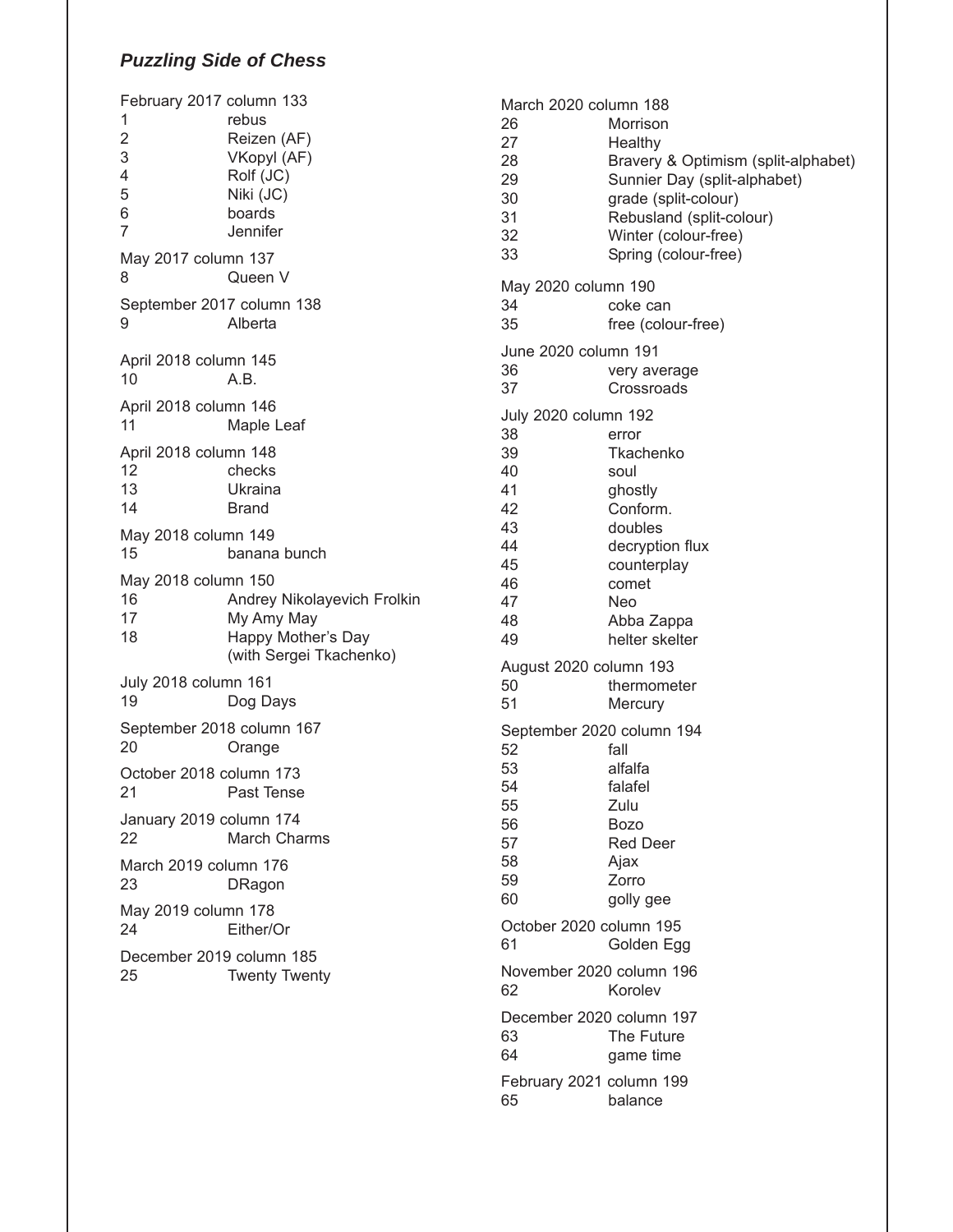### *Puzzling Side of Chess (continued)*

| March 2021       | column 200         |
|------------------|--------------------|
| 66               | coffee cup         |
| 67               | bouquet            |
| <b>July 2021</b> | column 201         |
| 68               | green egg          |
| 69               | How It Unscrambled |
| August 2021      | column 202         |
| 70               | forty-four         |
| 71               | Ceriani            |
| 72               | Plakcin            |
| 73               | length             |
| October 2021     | column 204         |
| 74               | October            |
| 75               | mellow yellow      |
| 76               | autumn             |
| 77               | mutant             |
| January 2022     | column 207         |
| 78               | wonder             |
| 79               | January            |
| 80               | stalemate          |
| April 2022       | column 210         |
| 81               | sunshine           |
| 82               | monad              |
| 83ab             | hurdy-gurdy        |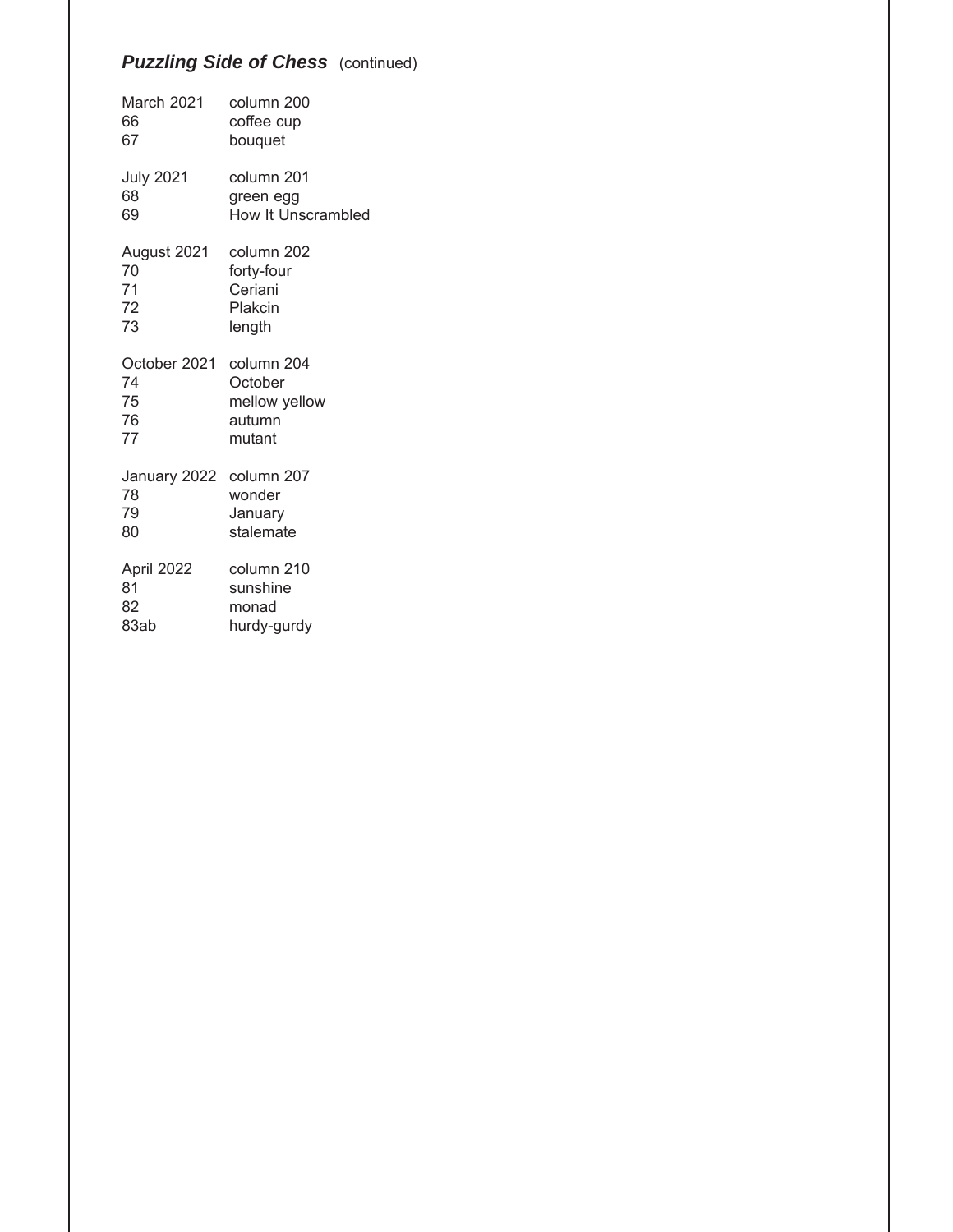# *TOURNEYS*

| 2016<br>Gagarin's 55th Flight Anniversary | Korolev            |
|-------------------------------------------|--------------------|
| 2016<br>Marián Krizovensky 55 JT          | Fives              |
| 2017<br>Werner Keym 75 JT                 | My Key & Me        |
| 2017<br>A.Troitzki - 150 MT               | Troitzki           |
| 2018<br>Czechoslovakia-100                | Masaryk (h#2)      |
| 2018<br>Sergei Volobuev - 60 JT           | Sergei<br>Volobuev |
| 2018<br>Die Schwalbe 226 TT               | Brand & Bernd      |
| 2020<br>Champagne Tourney                 | Champagne          |
| 2021<br>FIDE World Cup                    | Andrey (JC)        |
|                                           |                    |

## *OTHER*

| 2016<br>SuperProblem.ru Saturday Puzzle 1<br>SuperProblem.ru Saturday Puzzle 2<br>SuperProblem.ru Saturday Puzzle 5<br>SuperProblem.ru Saturday Puzzle 6<br>SuperProblem.ru Saturday Puzzle 8 | Reizen (AF)<br>VKopyl (AF)<br>Rolf (JC)<br>Niki (JC)<br>Andrey (JC) |                                 |
|-----------------------------------------------------------------------------------------------------------------------------------------------------------------------------------------------|---------------------------------------------------------------------|---------------------------------|
| 2016 January<br>Thomas Brand blog                                                                                                                                                             | Gina Delisa (AF)                                                    |                                 |
| 2016<br>Retro Solving Championship<br>Saint-Germain-au-Mont-d'Or                                                                                                                              | The French Key 1                                                    | The French Key 2                |
| 2017<br>Ukraine Students Mathematics Olympics                                                                                                                                                 |                                                                     | Ukraina                         |
| 2019<br>Ukraine Students Mathematics Olympics                                                                                                                                                 |                                                                     | Chess Logic                     |
| 2019<br><b>RIFACE Solving Tourney</b>                                                                                                                                                         |                                                                     | Solve & Evolve                  |
| 2020<br>Ukraine Students Mathematics Olympics<br>Retro Solving Championship                                                                                                                   |                                                                     | Matematuka<br>Louvre 1, 2       |
| 2021<br><b>French Solving Tourney</b>                                                                                                                                                         |                                                                     | REBUS thinking (split-alphabet) |
|                                                                                                                                                                                               |                                                                     |                                 |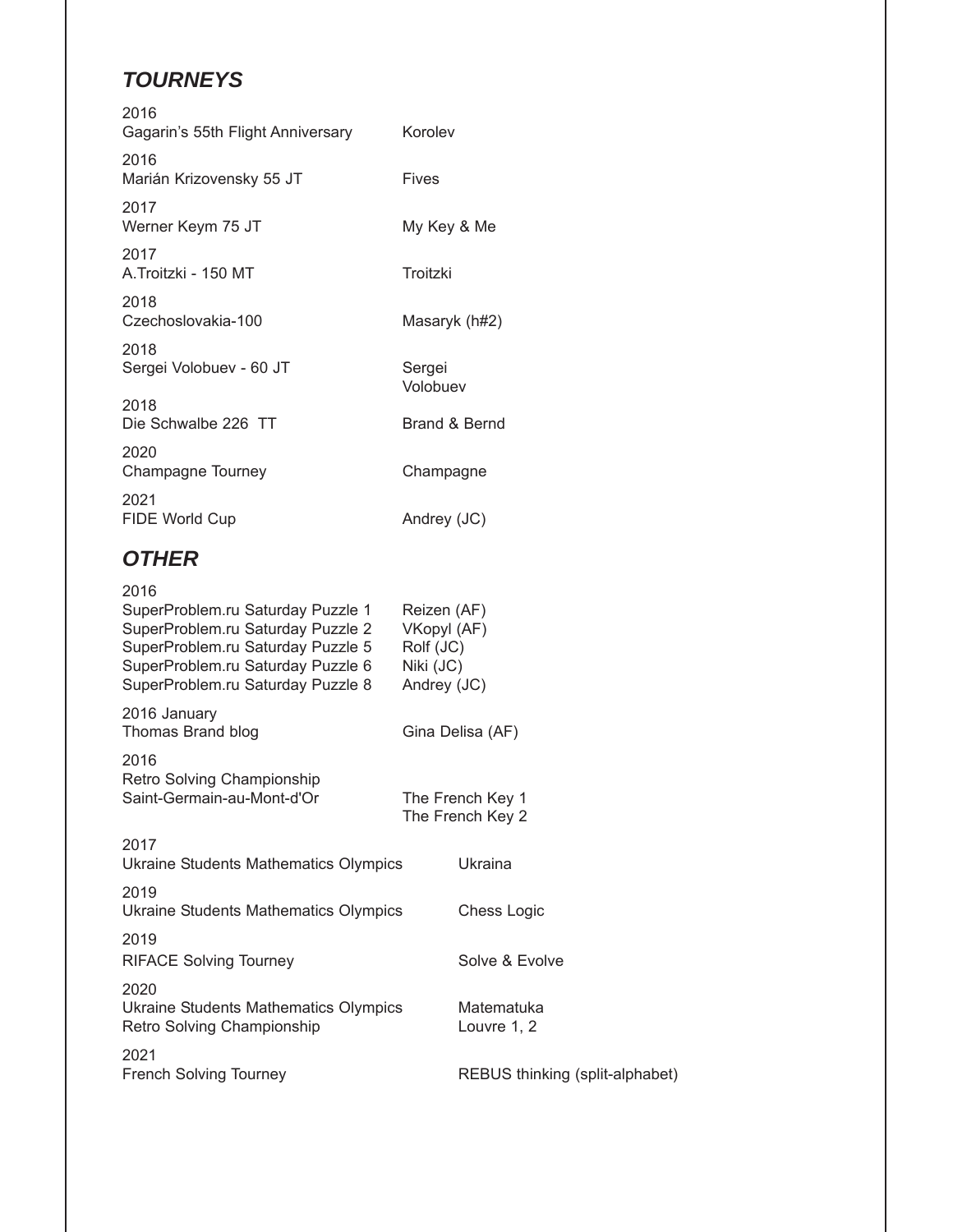# *THEMES & SCHEMES*

| ambiguity                       | Bulletin 17, December 2019<br>Bulletin 18, June 2020<br>Puzzling Side 192 July 2020                                                                                                                                                                                         | AR-1 to AR-8b<br>MA-1 to MA-7<br>46, 47, 48, 49                                                              |
|---------------------------------|-----------------------------------------------------------------------------------------------------------------------------------------------------------------------------------------------------------------------------------------------------------------------------|--------------------------------------------------------------------------------------------------------------|
| bishop effect/ ratio            | Bulletin 8, April 2016<br>Problemas July 2016 Issue 15<br>Bulletin 11, April 2017<br>Bulletin 16, June 2019<br>Puzzling Side 194 Oct 2020<br>Champagne Tourney 2020<br>Probleemblad 4 Oct-Dec 2021<br>The Hopper Dec 2021<br>Puzzling Side 210 Apr 2022                     | EE-11<br>4,5, page 385<br>M-7<br>$MR-2$<br>57,59<br>R519<br>83b                                              |
| board orientation               | Bulletin 19 Dec 2020                                                                                                                                                                                                                                                        | <b>OE1-7</b>                                                                                                 |
| button                          | Bulletin 16, June 2019<br>Bulletin 17, December 2019<br>Puzzling Side 188 March 2020<br>Puzzling Side 194 Oct 2020                                                                                                                                                          | MR-6b<br>AR-8b<br>31<br>59,60                                                                                |
| colour-free                     | Bulletin 14, July 2018<br>Puzzling Side 188 March 2020<br>Puzzling Side 190 May 2020<br>Puzzling Side 200 March 2021                                                                                                                                                        | $F-4$<br>32,33<br>35<br>67                                                                                   |
| dead reckoning                  | Bulletin 11, April 2017<br>Bulletin 13, December 2017<br>Die Schwalbe December 2017<br>Puzzling Side 145 April 2018<br>Puzzling Side 149 May 2018<br>Puzzling Side 176 March 2019                                                                                           | M-19<br>C116<br>17291<br>10<br>15<br>23                                                                      |
| discovered checks               | Puzzling Side 191 June 2020                                                                                                                                                                                                                                                 | 37                                                                                                           |
| Elvis effect (multiple K pairs) | Bulletin 8, April 2016<br>Problemas July 2016 Issue 15<br>Probleemblad July 2017 nr 3<br>Bulletin 12, August 2017<br>Puzzling Side 138 Sept 2017<br>Problemas April 2019 Issue 14<br>Bulletin 17, December 2019<br>Puzzling Side 193 Aug 2020<br>Puzzling Side 207 Jan 2022 | EE-2,3,4,5,9,10,12,13<br>1.4,5, page 384<br>R464<br>ER-4 to ER-7<br>9<br>5,6, page 749<br>AR-7,8<br>50<br>79 |
| exclusion KR                    | Bulletin 8, April 2016<br>Problemas April 2019 Issue 14                                                                                                                                                                                                                     | EE-13<br>7, page 749                                                                                         |
| exclusion RB                    | Bulletin 8, April 2016<br>Bulletin 14, July 2018<br>Puzzling Side 193 Aug 2020<br>Puzzling Side 194 Oct 2020<br>Puzzling Side 204 Oct 2021                                                                                                                                  | EE-8<br>$F-1$<br>51<br>56<br>76, 77                                                                          |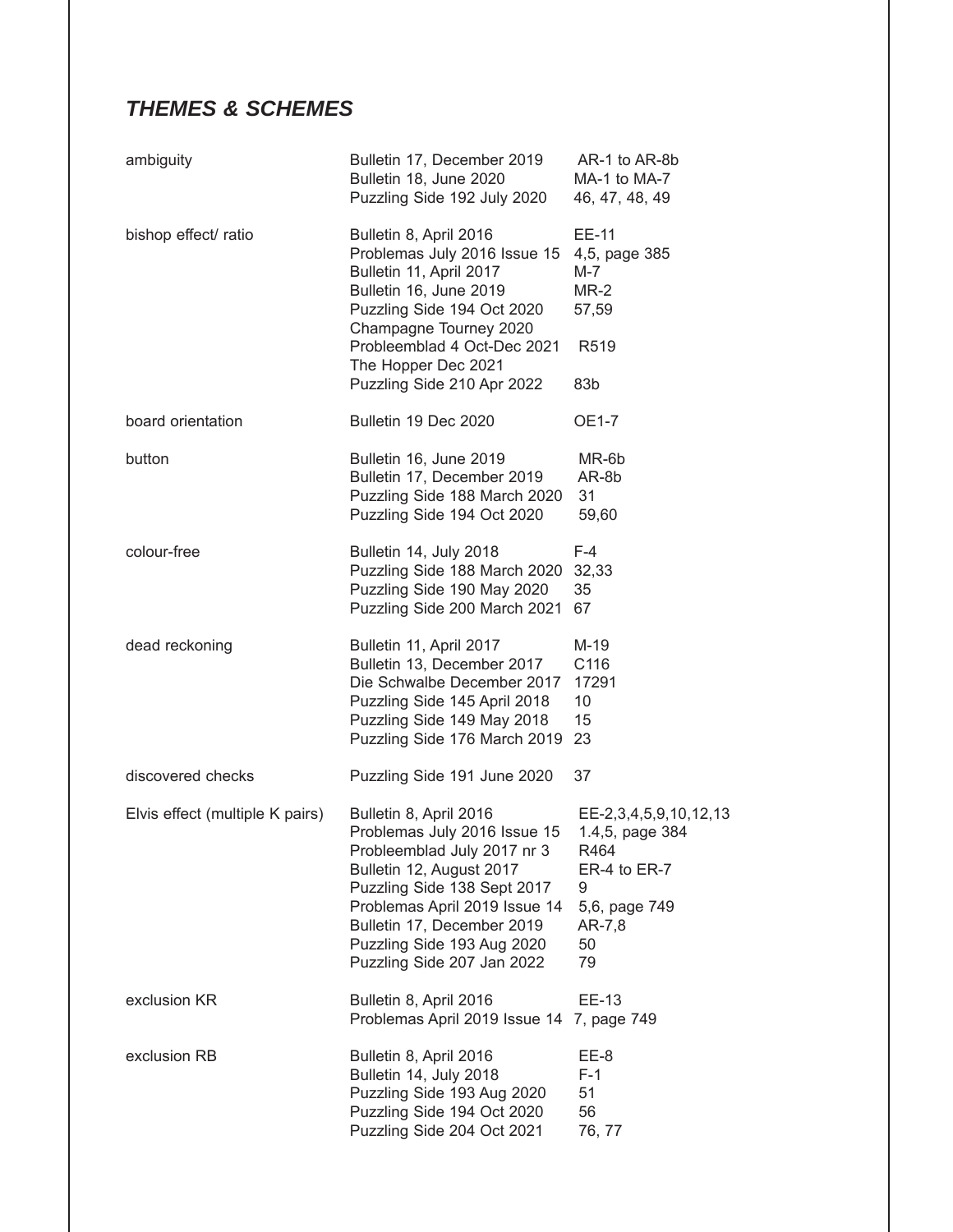| fifty move rule      | Die Schwalbe Aug 2021<br>Puzzling Side 202 Aug 2021                                                                                                                                                                                                                                                                                                                           | 18682<br>72                                                                                                    |
|----------------------|-------------------------------------------------------------------------------------------------------------------------------------------------------------------------------------------------------------------------------------------------------------------------------------------------------------------------------------------------------------------------------|----------------------------------------------------------------------------------------------------------------|
| full board           | Bulletin 8, April 2016<br>Puzzling Side 133 Feb 2017<br>Puzzling Side 146 April 2018<br>Bulletin 14, July 2018<br>Bulletin 16, June 2019<br>Puzzling Side 161 July 2018<br>Puzzling Side 194 Oct 2020                                                                                                                                                                         | EE-intro,6,7<br>6<br>11<br>$F-4$<br>MR-6<br>19<br>56,60                                                        |
| ghost letters        | Problemas July 2016 Issue 15<br>The Problemist<br>November 2019 27-6<br>Puzzling Side 192 July 2020                                                                                                                                                                                                                                                                           | 3, page 384<br>R547<br>40,41                                                                                   |
| helpmate             | Bulletin 15, December 2018                                                                                                                                                                                                                                                                                                                                                    | $NY-2$                                                                                                         |
| king in the box      | Bulletin 9, August 2016<br>Probleemblad July 2017 nr 3<br><b>Ukraine Students Mathematics Olympics</b><br>Puzzling Side 193 Aug 2020                                                                                                                                                                                                                                          | $EC-7,8$<br>R464<br>51                                                                                         |
| king/queen box       | Bulletin 19 Dec 2020                                                                                                                                                                                                                                                                                                                                                          | OE3,4                                                                                                          |
| 2 last moves         | Bulletin 8, April 2016<br>Bulletin 9, August 2016<br>Bulletin 9, August 2016<br>Bulletin 10, December 2016<br>Puzzling Side 133 Feb 2017<br>Bulletin 16, June 2019<br>Puzzling Side 167 Sept 2018<br>Puzzling Side 173 Oct 2018<br>Problemas April 2019 Issue 14<br>Puzzling Side 188 March 2020                                                                              | EE-7<br>$EC-1$<br>$EC-3$<br>page 385<br>4 (e.p.)<br>MR-4 (e.p.)<br>20 (e.p.)<br>21 (e.p.)<br>3, page 749<br>30 |
| 3 last moves         | Retro Solving Ch. 2016<br>(Saint-Germain-au-Mont-d'Or)<br>Puzzling Side 188 March 2020 33                                                                                                                                                                                                                                                                                     | 1                                                                                                              |
| 4 or more last moves | Bulletin 9, August 2016<br>The Problemist July 2017 26-4 R516 (two e.p.)<br>Bulletin 13, December 2017<br>Bulletin 16, June 2019<br>Puzzling Side 191 June 2020<br>Retro Solving Championship 2020 1<br>Bulletin 18, June 2020<br>Puzzling Side 199 Feb 2021<br>Puzzling Side 202 Aug 2021<br>Puzzling Side 202 Aug 2021<br>Puzzling Side 202 Aug 2021<br>FIDE World Cup 2021 | $EC-4$<br>C118 (two e.p.)<br>$C165$ (e.p.)<br>37<br>C202 (e.p.)<br>65<br>70<br>71<br>73                        |
| legalise position    | Bulletin 15, December 2018<br>Puzzling Side 192 July 2020                                                                                                                                                                                                                                                                                                                     | $NY-1$<br>42                                                                                                   |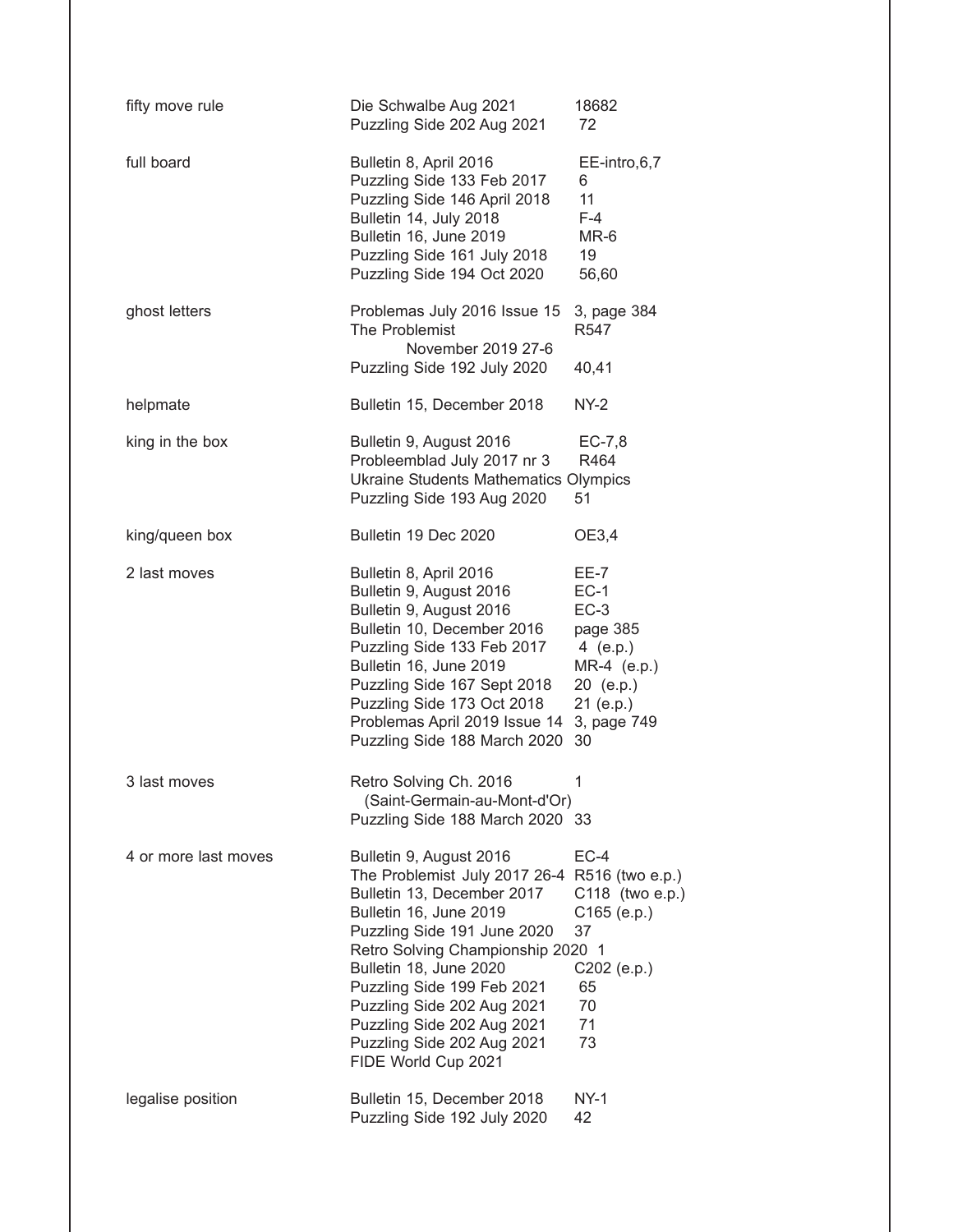| minimalism (records) | Bulletin 8, April 2016<br>Bulletin 11, April 2017<br>Bulletin 12, August 2017<br>Puzzling Side 137 May 2017<br>Puzzling Side 148 April 2018<br>Puzzling Side 150 May 2018                                                                                                                                                                                                                              | $EE-3$<br>M-1 to M-19<br>ER-1 to ER-7<br>8<br>14<br>16                                                     |
|----------------------|--------------------------------------------------------------------------------------------------------------------------------------------------------------------------------------------------------------------------------------------------------------------------------------------------------------------------------------------------------------------------------------------------------|------------------------------------------------------------------------------------------------------------|
| misspellers          | Problemas April 2016 Issue 14<br>Bulletin 14, July 2018<br>Bulletin 16, June 2019<br>Problemas July 2016 Issue 15<br>Puzzling Side 150 May 2018<br>Puzzling Side 192 July 2020                                                                                                                                                                                                                         | page 355<br>$F-4$<br>C165<br>1, page 384<br>18<br>38,39                                                    |
| multiambiguity       | Puzzling Side 192 July 2020<br>Puzzling Side 194 Oct 2020                                                                                                                                                                                                                                                                                                                                              | 48, 49<br>194                                                                                              |
| multicoder           | Problemas April 2019 Issue 14<br>Bulletin 16, June 2019<br>Puzzling Side 192 July 2020                                                                                                                                                                                                                                                                                                                 | 1 to 8, page 749<br>MR-1 to MR-6b<br>43, 44, 45, 49                                                        |
| parity               | Bulletin 19 Dec 2020                                                                                                                                                                                                                                                                                                                                                                                   | OE-4                                                                                                       |
| pro-passer theory    | Bulletin 16, June 2019<br>Bulletin 16, June 2019<br>Problemas July 2016 Issue 15<br>The Problemist July 2017 26-4 R516<br>Die Schwalbe December 2018<br>Bulletin 17, December 2019<br>Puzzling Side 185 Dec 2019<br>Phenix 2020<br>Bulletin 18, June 2020<br>Puzzling Side 192 July 2020<br>Puzzling Side 194 Oct 2020<br>Puzzling Side 197 Dec 2020<br>Bulletin 19 Dec 2020<br>Champagne Tourney 2020 | $MR-4,5$<br>C165<br>4,5, page 385<br>17541<br>AR-7<br>25<br>C202<br>42, 44, 45<br>57,58,59<br>64<br>OE-6,7 |
|                      | Puzzling Side 210 Apr 2022                                                                                                                                                                                                                                                                                                                                                                             | 83                                                                                                         |
| release position     | Bulletin 9, August 2016<br>Retro Solving Ch. 2020<br>Puzzling Side 199 Feb 2021<br>Puzzling Side 202 Aug 2021<br>Puzzling Side 202 Aug 2021<br>Puzzling Side 202 Aug 2021                                                                                                                                                                                                                              | $EC-4,5$<br>1,2<br>65<br>70<br>72<br>73                                                                    |